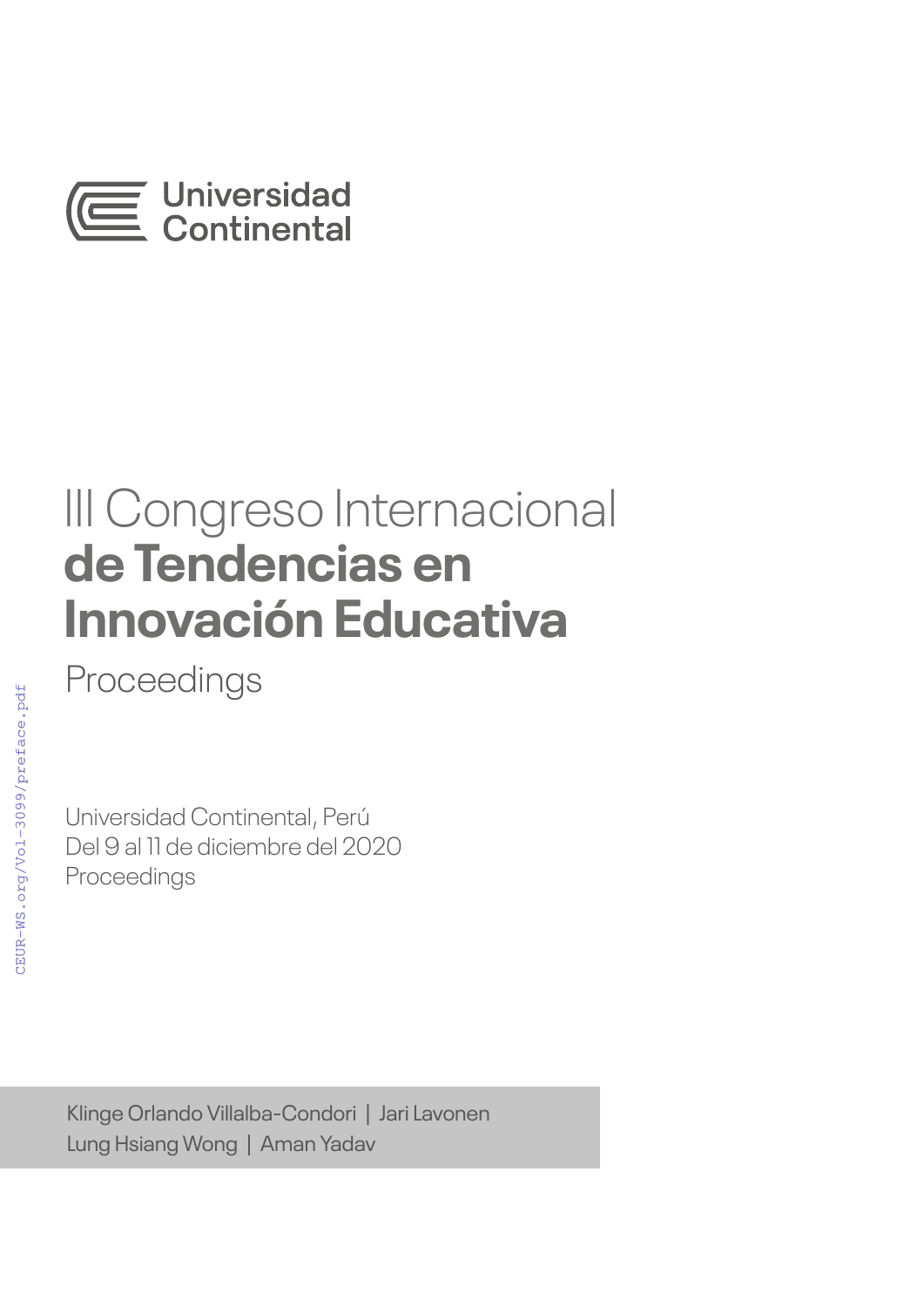### *III Congreso Internacional de Tendencias en Innovación Educativa Proceedings*

Klinge Orlando Villalba-Condori, Jari Lavonen, Lung Hsiang Wong, Aman Yadav Editors

First edition e-book Huancayo, December 2020 Avalaible in: https://repositorio.continental.edu.pe/

© 2020 for the individual papers by the papers' authors

Universidad Continental SAC Av. San Carlos 1980, Huancayo, Perú Teléfono: (51 64) 481-430 anexo

ISBN electrónico 978-612-4443-27-5 DOI: http://dx.doi.org/10.18259/978-612-4443-27-5 Hecho el depósito legal en la Biblioteca Nacional del Perú N.° 2021-01155

Copying permitted for private and academic purposes. Re-publication of material from this volume requires permission by the copyright owners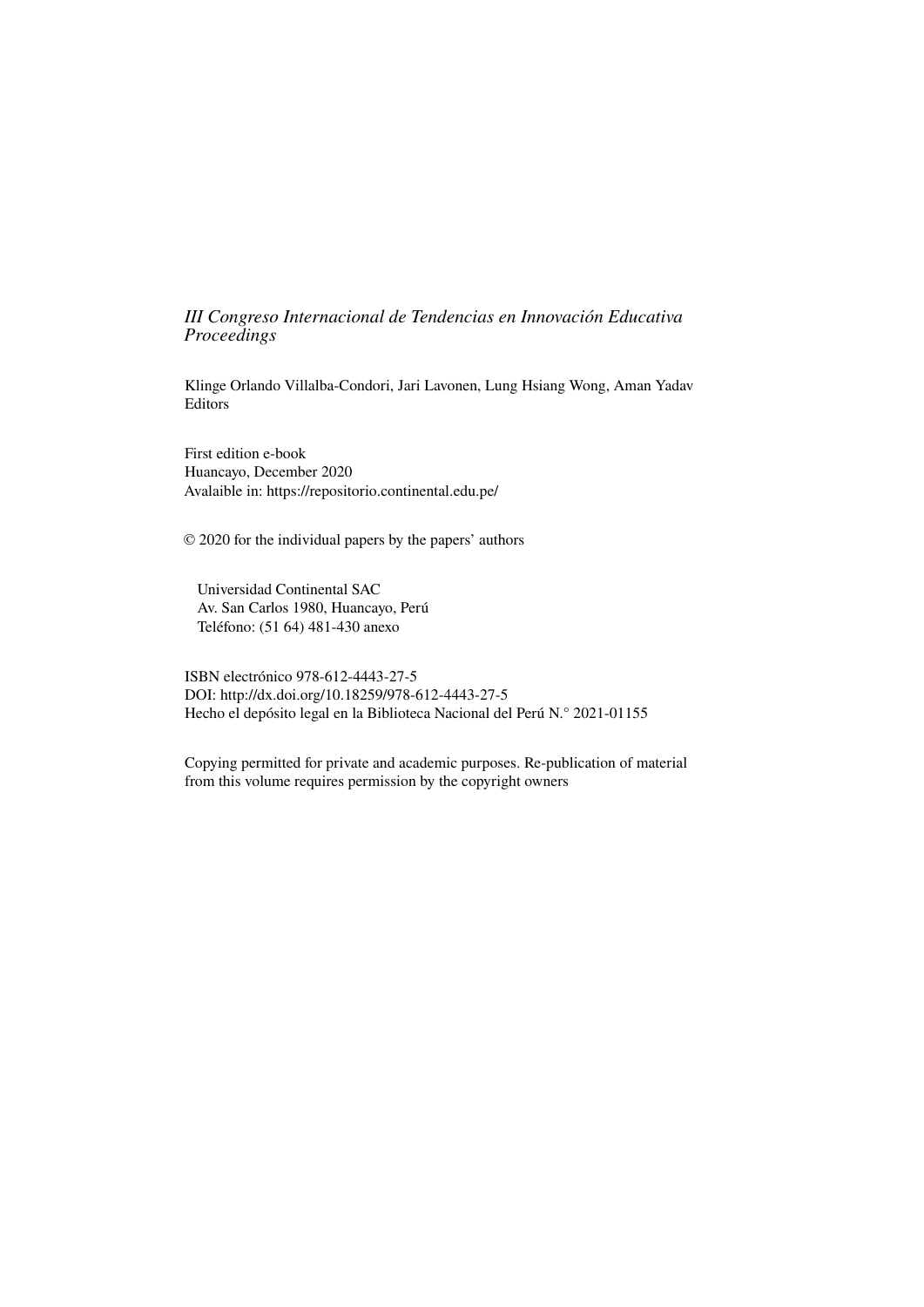## **Preface**

CITIE 2020, focused on Post COVID-19 Digital Education, due to the context of the pandemic has been developed in a virtual way. CITIE promotes spaces for dialogue and reflection among teachers, managers and researchers related to education. This edition of CITIE has allowed the socialization of the trends and innovations that are manifesting themselves in diverse educational contexts. On this occasion there have been 80 manuscripts of which 36 were accepted for presentation, these are framed in the thematic areas of this edition:

- Digital Education.
- Trends in Education.
- Educational Innovation.

We understand that education is the only tool for change in society and these spaces of socialization, such as CITIE, favor this development.

December 2020 The editors.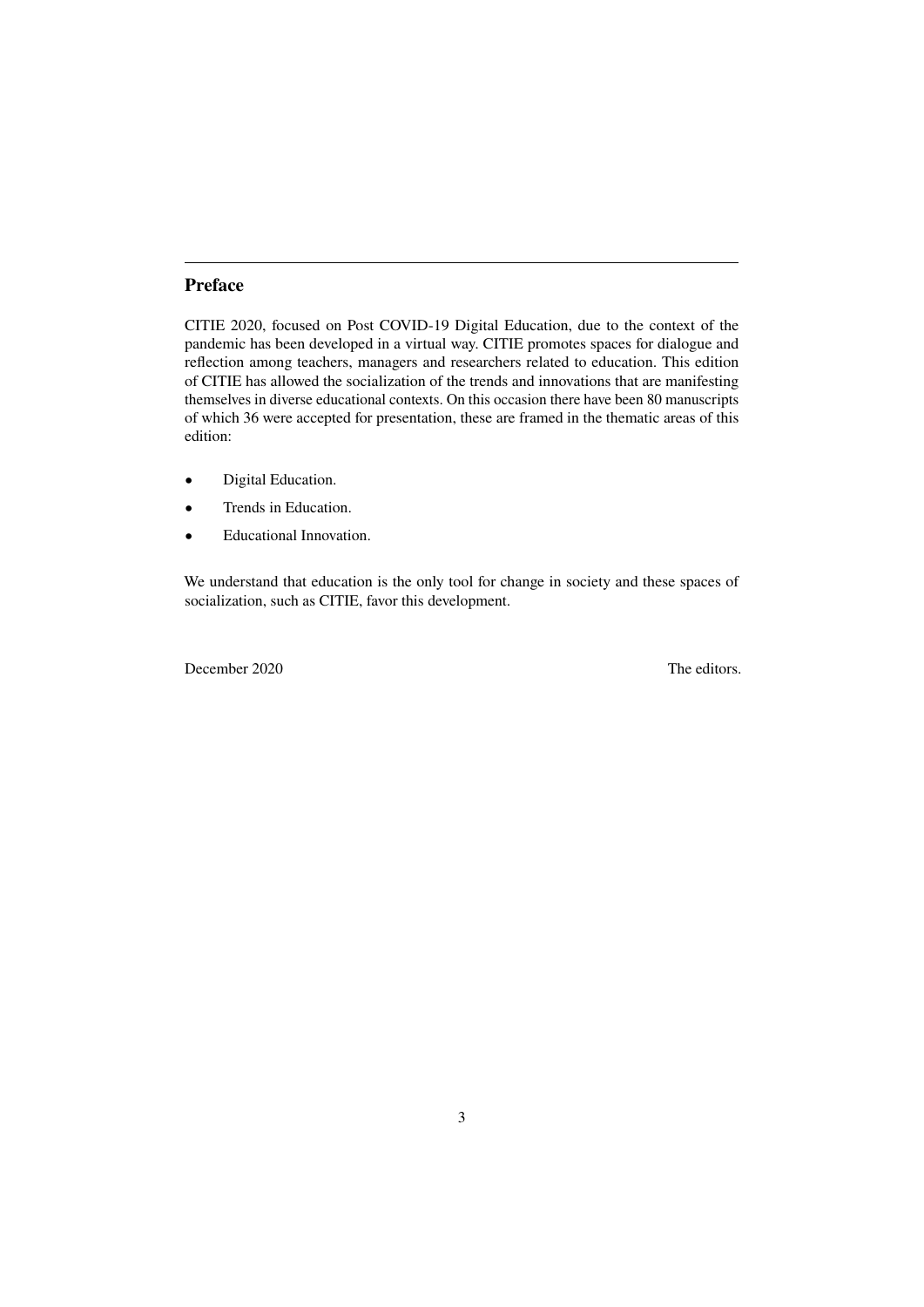#### **Organizing Committee**

Emma Barrios Ipenza (Universidad Continental) Walter Curioso Vílchez (Universidad Continental) Klinge Villalba Condori (Universidad Continental) Karen Pérez Maravi (Universidad Continental) Isabel Chuquillanqui Galarza (Universidad Continental) Nabilt Moggiano Aburto (Universidad Continental) Rubi Fox Bazán (Universidad Continental) Erika Urcia Harlet (Universidad Continental) Liu Taipe Palomino (Universidad Continental)

#### **Scientific Committee**

Agustín Aduríz Bravo (Universidad de Buenos Aires, Argentina ) Alejandra Beatriz Lliteras (UNLP, Facultad de Informática, LIFIA. Also CICPBA, Argentina) Aman Yadav (Universidad de Michigan, EEUU) Angel Fidalgo (Universidad Politécnica de Madrid, España) Antoni Granollers (University of Lleida, España) Antonio Silva Sprock (Universidad Central de Venezuela) Ari Myllyviita (Viikki Teacher Training School of Helsinki University, Finlandia) Arturo Moquillaza (Pontificia Universidad Católica del Perú) August Climent-Ferrer (La Salle Campus Barcelona - Ramon Llull University, España) Azeneth Patino (Laval University, Canada) Beatriz Toscano de la Torre (Universidad Autonoma de Nayarit, México) Belén Ballesteros Velázquez (UNED, España) Carina Gonzalez-González (Universidad de La Laguna, España) Cristian Cechinel (UFSC - Federal University of Santa Catarina, Brasil) Diego Torres (UNLP, LIFIA, Argentina) Eliana Gallardo (Universidad Peruana de Ciencias Aplicadas, Perú) Fernando Bordignon (Universidad Pedagógica Nacional, Argentina) Fiorela Fernandez Otoya (Universidad Santo Toribio de Mogrovejo, Perú) Francisco García Peñalvo (GRIAL- Universidad de Salamanca, España) Héctor Cardona Reyes (Centro de Investigación en Matemáticas A.C., México) Huizilopoztli Luna-García (Universidad Autonoma de Zacatecas, México) Indira Gomez Arteta (Universidad Nacional del Altiplano, Perú) Ismar Frango (Universidade Presbiteriana Mackenzie, Brasil) Ivan Montes (Sociedad de Investigación Educativa Peruana, Perú) Ivan Curioso (Universidad Continental, Perú) Jaime Muñoz (Universidad Autonoma de Aguas Calientes, México)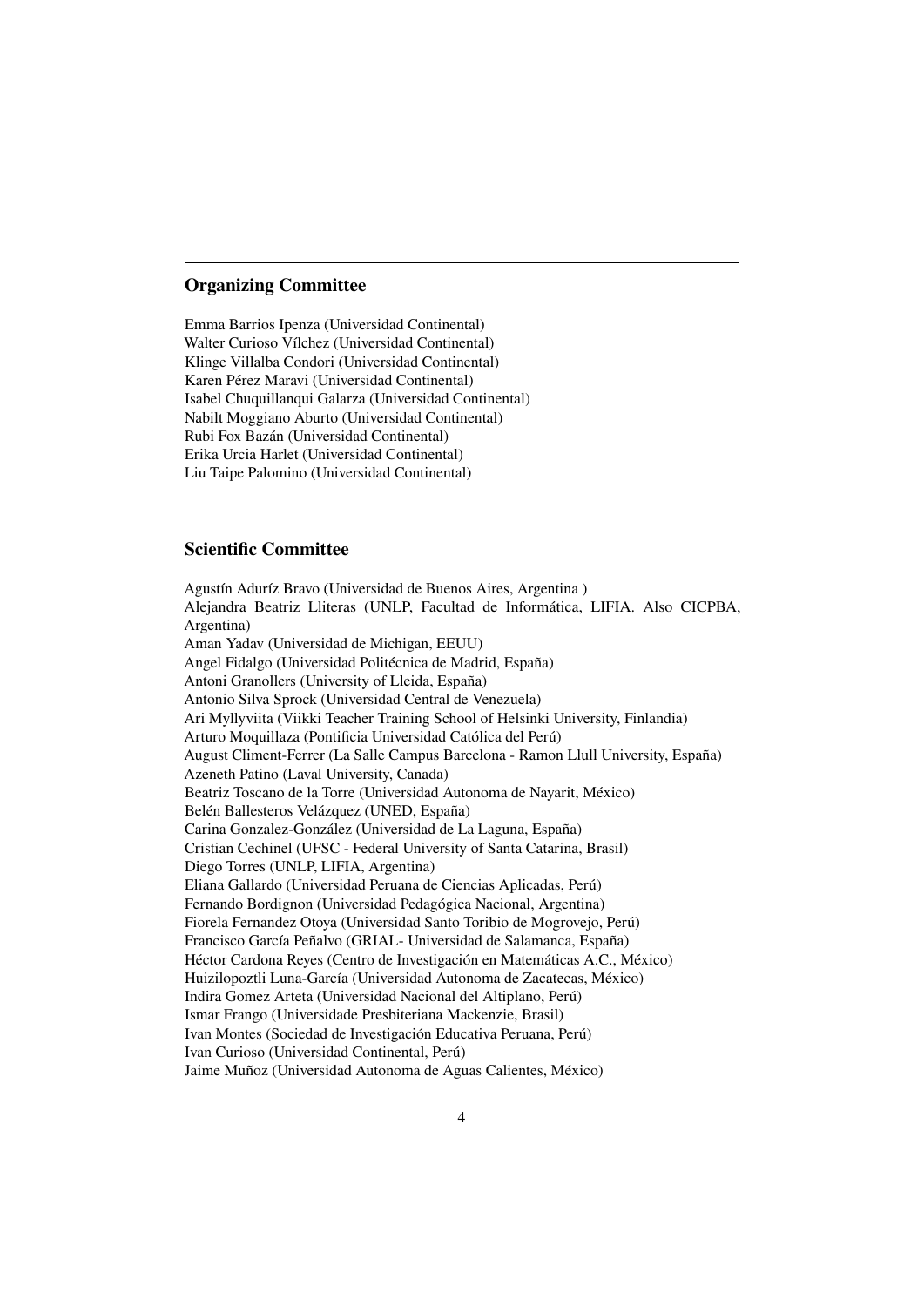Jari Lavonen (Universidad de Helsinki, Finalndia) Jorge Sanabria (Tecnológico de Monterrey, México) Jorge Maldonado-Mahauad (Universidad de Cuenca, Pontificia Universidad Católica de Chile) José Antonio Pow-Sang (Pontificia Universidad Católica del Perú) Jose Machicao (Universidad Continental, Perú) Juan Cabrera Ramos (Universidad Católica de Temuco, Chile) Juan Carlos Grande Ccalla (Universidad Nacional de San Agstín de Arequipa, Perú) Juan Gonzalez Calleros (Benemerita Universidad Autónoma de Puebla, México) Julio Guerra (University of Pittsburgh, EEUU) Klinge Villalba-Condori (Universidad Continental, Perú) Lilliam Enriqueta Hidalgo Benites (Universidad Nacional de Piura, Perú) Luis Marques (Rovira i Virgili Unversity, España) Lung-Hsiang Wong (NIE-Singapur) Marcos Román-González (UNED, España) María del Pilar Ponce Aranibar (Universidad Católica de Santa María, Perú) Maria Popescu (Carol I National Defence University, Rumania) Miguel Ángel Córdova Solís (Universidad Continental de Ciencias e Ingeniería, Perú) Mireia Usart (Universitat Rovira i Virgili, España) Nguyen-Thinh Le (Humboldt-Universität zu Berlin, Alemania) Omar Antonio Vega (Universidad de Manizales, Colombia) Pablo Torres-Carrion (Universidad Tecnica Particular de Loja, Ecuador) Raidell Avello (Universidad de Cienfuegos, Cuba) Rita Ames Guerrero (Universidad Católica de Santa María, Perú) Rosanna Costaguta (Universidad Nacional de Santiago del Estero, Argentina) Sandra Cano (Pontifica Universidad Católica de Valparaiso, Chile) Santiago Cueto (GRADE, Perú) Silvia Espinoza Suarez (Universidad Nacional Mayor de San Marcos, Perú) Svieta Fernandez Gonzales (MINEDU, Perú) Turner Lam (National Tsing Hua University, Taiwan) Vanessa Agredo Delgado (Unicauca, Colombia) Yenny Mendez (Universidad Mayor, Chile)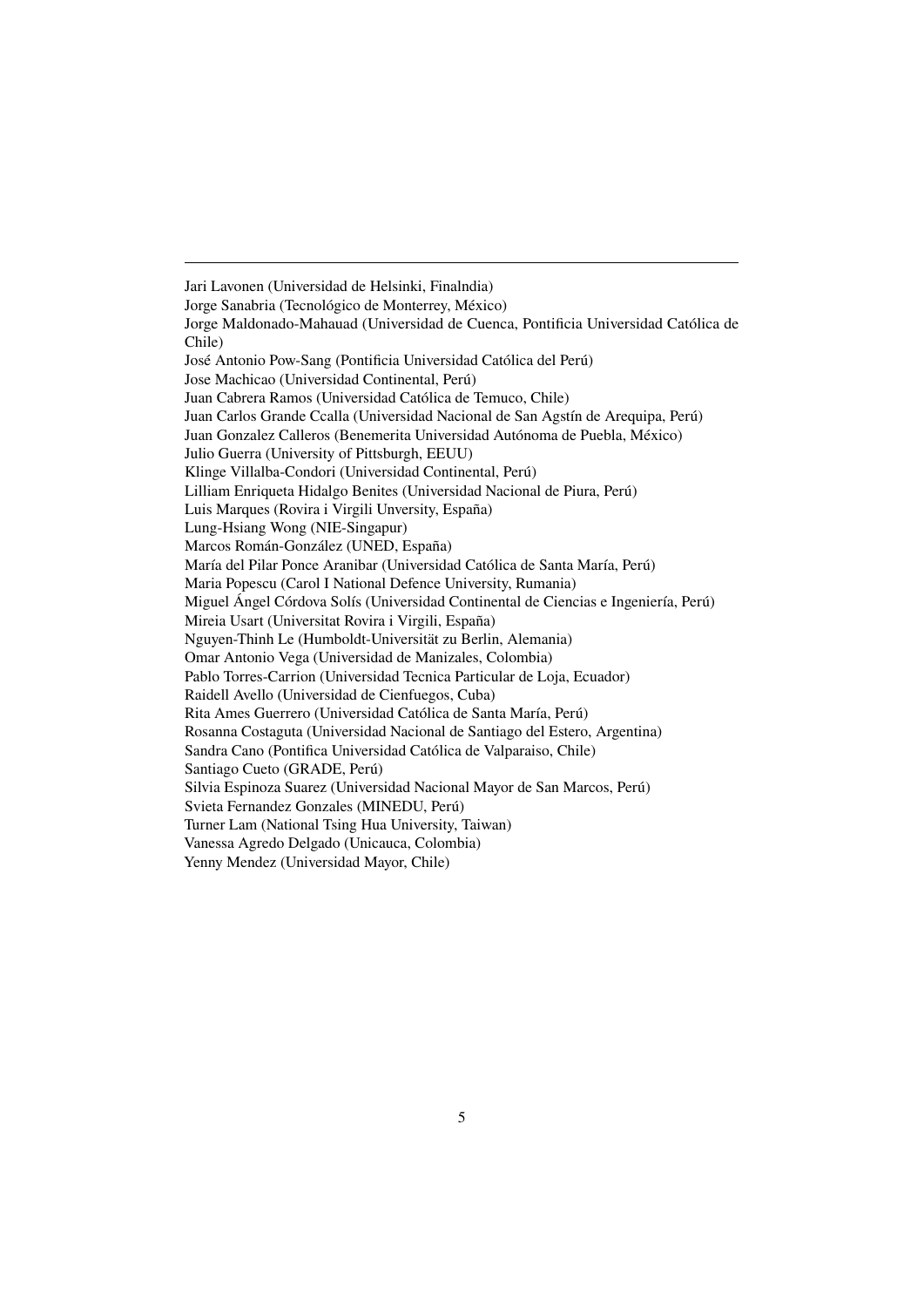# <span id="page-5-0"></span>**Contents**

| Redesigning Educational Innovation in the Post-COVID-19 Era                      |                  |
|----------------------------------------------------------------------------------|------------------|
| Klinge Villalba-Condori, Jari Lavonen, Lung-Hsiang Wong & Aman Yadav             | $\boldsymbol{9}$ |
| Developing Problem-Solving skills in Engineering through a Programming           |                  |
| <b>Methodology: a Team-Work Visual Approach</b>                                  |                  |
| Elizabeth Vidal, Milagros Zegarra, Ricardo Gacitua & Mauricio Dieguez            | 13               |
| Measuring Students' Competencies with ShareLook as a Digital Portfolio           |                  |
| Kee-Fui Turner Lam, Tzu-Hua Wang, Raanan Nedivi                                  | 22               |
| Use of Music to Enable the Social Inclusion of Deaf Children Using Robotics      |                  |
| and Recreational Activities                                                      |                  |
| Cristiano da Silva Benites & Ismar Frango Silveira                               | 29               |
| Strengthening Capacities of an Academic Network of Digital Fabrication           |                  |
| Laboratories and the Role of International Collaboration in Times of<br>COVID-19 |                  |
| Walter Humberto Curioso Vilchez, Lelis Gabriela Coronel-Chucos, Juan Diego       |                  |
| Cerrón-Salcedo and Covadonga Lorenzo                                             | 38               |
| A Literature Review of the YouTube Phenomenon and the Teaching and               |                  |
| <b>Learning Practices</b>                                                        |                  |
| Esteban Azzara, Fernando Raúl Alfredo Bordignon & Lucila Dughera                 | 47               |
| <b>Collaborative Construction of a Wiki to Promote Self-Learning of Discrete</b> |                  |
| <b>Mathematics: a University Experience</b>                                      |                  |
| Norka Bedregal-Alpaca                                                            | 57               |
| Theoretical Approach to the Problem of Macro-Micro Relationships in Sec-         |                  |
| ondary Chemistry Teaching: A Proposal Based on Observation and Infer-<br>ence    |                  |
| Davut Saritas, Hasan Özcan & Agustín Adúriz-Bravo                                | 67               |
| Developing Technical Writing for Engineering Students under a Paper Confer-      |                  |
| ence Format                                                                      |                  |
| Elizabeth Vidal & Eveling Castro                                                 | 77               |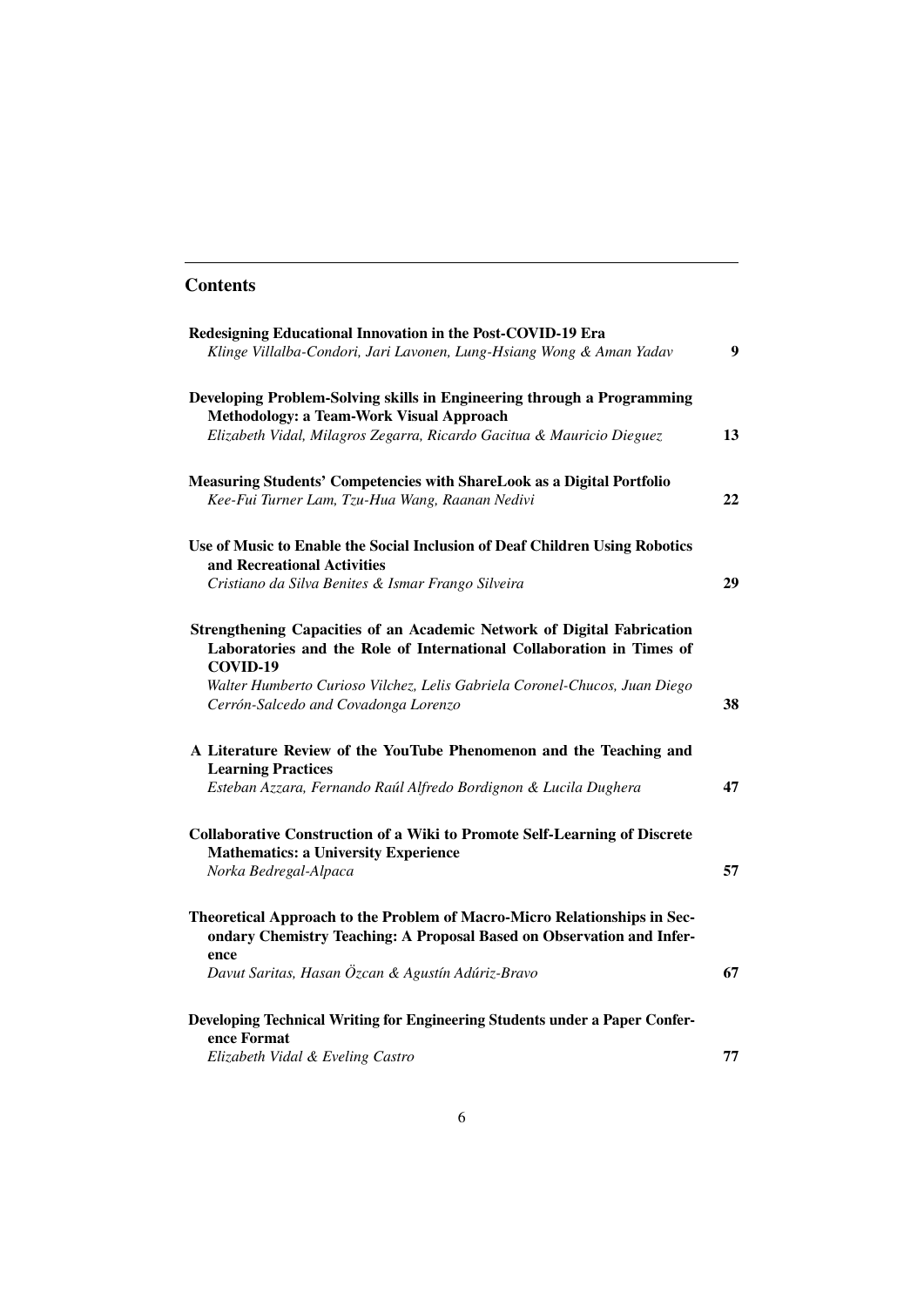| The Experience and Cognitive Performance as a Gamer During the use of<br><b>Educational Video Games</b>                                                           |     |
|-------------------------------------------------------------------------------------------------------------------------------------------------------------------|-----|
| Rita Judith Ames-Guerrero, Evelyn Castro-Gutierrez, Teresa Ramos-Quispe,<br>Jaime Muñoz-Arteaga & Christian Rojas                                                 | 87  |
| Learning Styles and Flipped Classroom: An Experience in Secondary School<br>Vicent Fornons & Ramon Palau                                                          | 98  |
| VirtuaLecto Storytelling Content Creation Platform using Augmented Reality<br>and Virtual Reality                                                                 |     |
| Julio Vera-Sancho, Christian Condori Mamani, Gustavo Suero-Soto, Juan<br>Callacondo-Velarde & Wilber Anibal-Valdez                                                | 110 |
| Learning from Students. Uses of Non-Formal Digital Spaces in Distance Higher<br><b>Education</b>                                                                  |     |
| Alberto Izquierdo-Montero, Javier Morentin Encina & Belén Ballesteros<br>Velázquez                                                                                | 122 |
| The Effectiveness of an Executive Functions Program on Reducing Sociolin-<br>guistic Communicative Disorders in Children with Autism<br>Ahmed Mohamed Atef Azazzy | 132 |
| Usability Experience in the Calculation of Pharmacokinetic Parameters with<br><b>Software: Phenytoin Case</b>                                                     |     |
| Gonzalo Dávila, Rita Nieto, Karin Vera & Stefhano Olivo                                                                                                           | 143 |
| <b>IdBookstore: An Innovation Digital Book Design Using User Experience with</b><br><b>Ubiquity Smart Reader</b>                                                  |     |
| Muhammad Ashar, Suyono Suyono, Agusta Rakhmat Taufani & Siti Nur Khofifah                                                                                         | 155 |
| Evaluation of the Index of Similarity Detected by Turnitin® in Research<br>Projects of a Master's Degree in Higher Education                                      |     |
| Dennis Arias-Chávez, Teresa Ramos-Quispe, Alberto Patricio Lanchipa-Ale,<br>Elmer Benito Rivera-Mansilla & Juan Enrique Quiroz Vela                               | 166 |

**[An Open Educational Game Based on Re-Purpose for Teaching Technical](#page-5-0)**